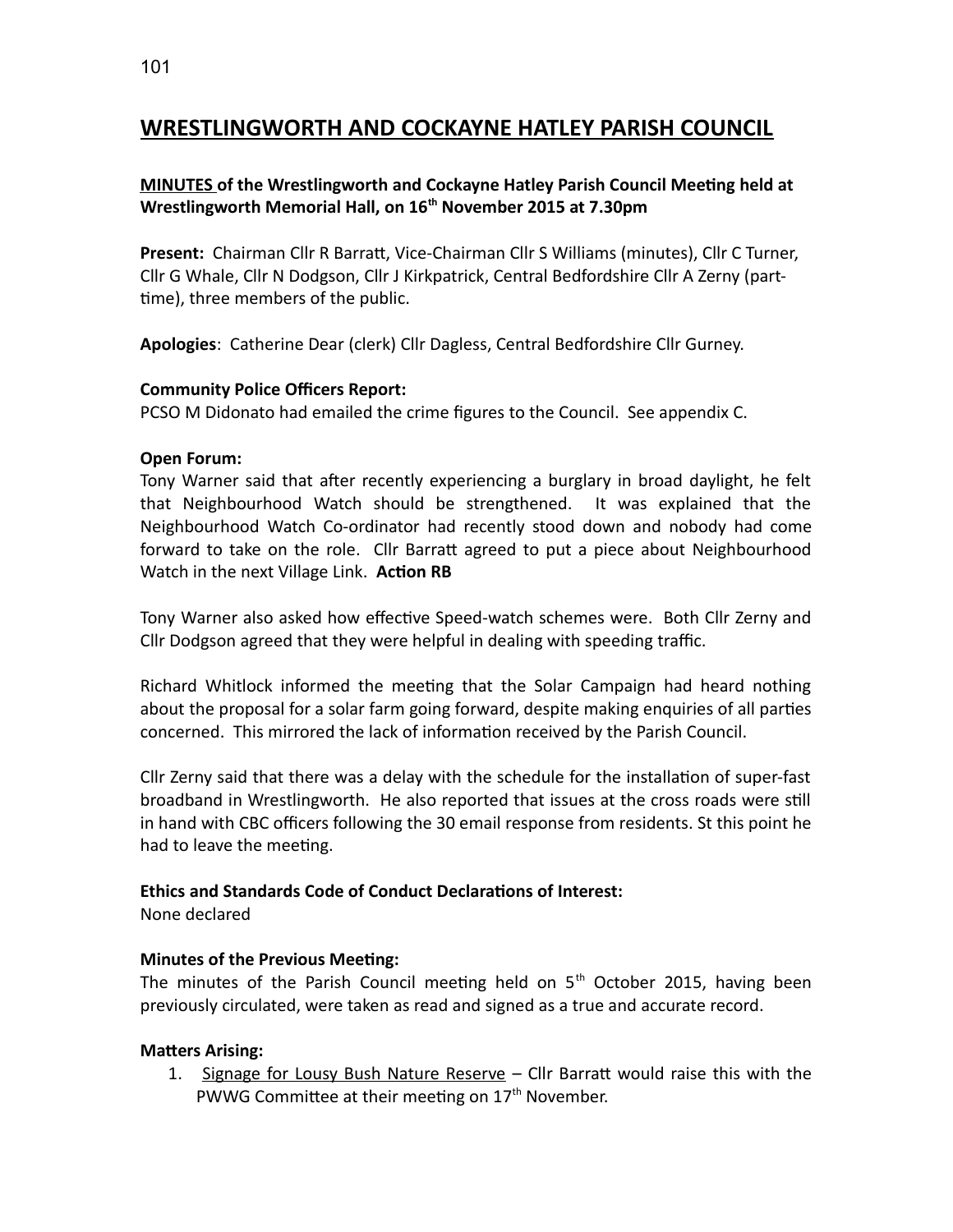2. Brook Clearance - Cllr Barratt reported that after consulting with the PWWG it was recommended that March and September were the best months for brook clearance. It was agreed that there would be the regular tidy-up weekend on March and another in September focussing only on the brook.

## **Chairman's Report:**

**I**n the previous six weeks he had,

- 1. Represented the Parish Council at the Potton Council Civic Service at St Mary's.
- 2. Urged residents to support call for road safety measures to be introduced at the crossroads by making representation to CBC.
- 3. Attended the History Society meeting at their invitation to provide guidance on the options regarding the long term storage of documents and artefacts.
- 4. Laid a wreath on behalf of the Parish Council at the Remembrance service at St Peter's.
- 5. Following complaints from two residents; contacted a resident and asked them to trim back hedge over growing the footpath.
- 6. Held meeting with Owen Harrison from CBC Housing dept with Sandra Williams to discuss what the process is in regard to rural exception sites.
- 7. Responded to a resident's enquiry regarding position with improving the Wrestlingworth's brook to reduce flood risk.
- 8. Followed up with Iain Finnigan at CBC on the progress with the actions arising from their Flood Risk report, the results of the survey of culverts undertaken in August and raising concerns regarding the potential risk from the lack of railings along the brook where the sheet piling has been installed.

## **Portfolios**

## **Children's Play Area**

Cllr Kirkpatrick updated the meeting on the play area:

## **Fencing/Groundwork**

- **1.** Fencing work is now complete, an invoice for this work has been received by the Chairman and is for the correct amount as per the quotation.
- **2.** Ground work is not yet complete. Cllr Kirkpatrick would be meeting with the contractor shortly. It was agreed that there should be a discussion with the present grass cutting contractor to see if he was able to cut this area to the required length. **Action CD**
- **3.** Mole prevention has been scaled back. It was agreed that a warning sign could be put up.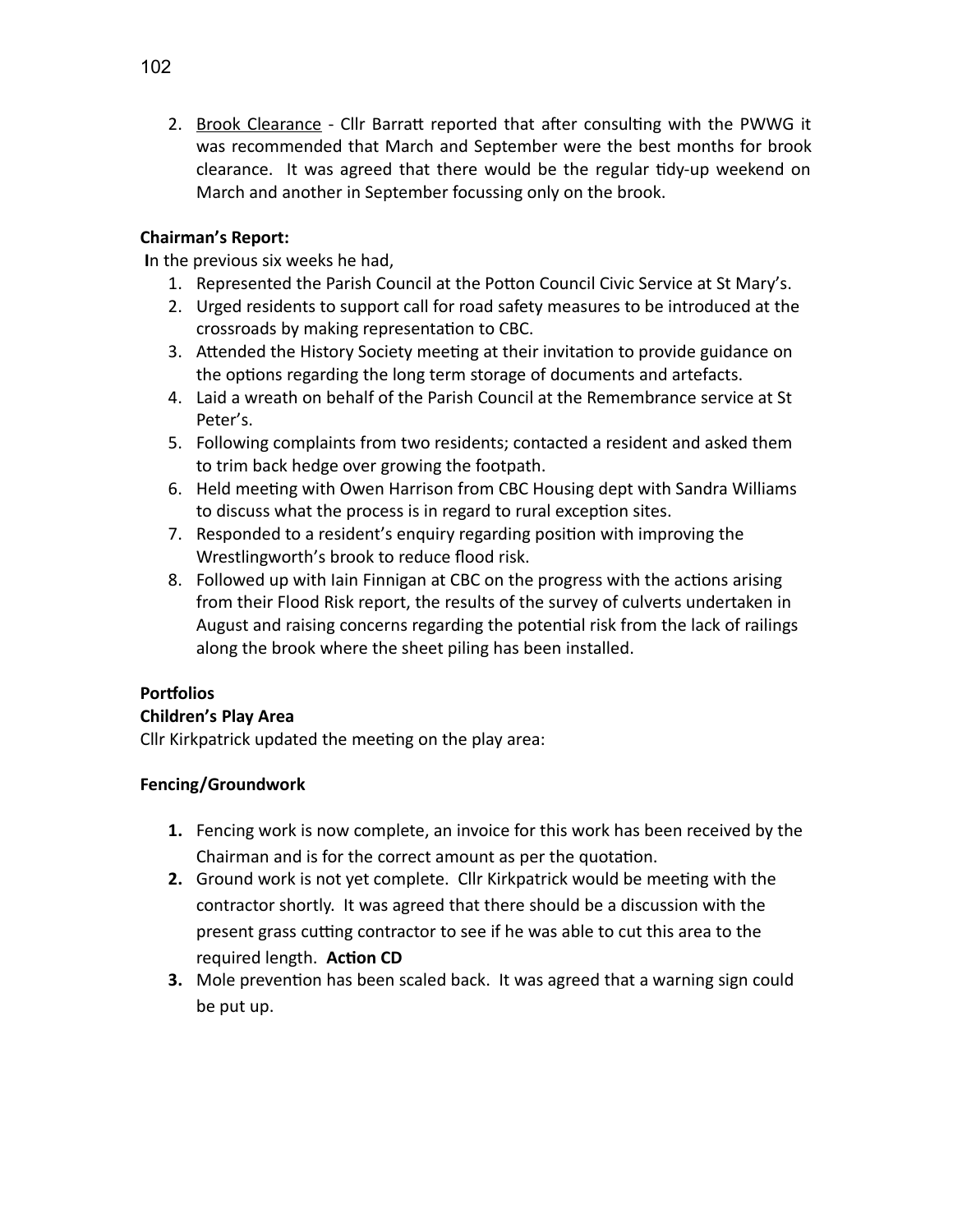### **Play Equipment**

- 1. Fenland Leisure was selected as provider for the play equipment, and an order was placed. This decision was largely based on price, but also their flexibility and willingness to adapt to our requirements. They are also undertaking some of the key repair work as identified in latest ROSPA inspection.
- 2. Installation and repair work is due to commence on Monday  $23^{rd}$  November, and last for approximately one week (5 days).
- 3. The Lower School Head Teacher has been advised via email of this, although no acknowledgement has been received to date.
- 4. Clive Bird has previously expressed an interest in recycling the metal goal posts to a worthy cause, and I have emailed him to see if that is still the case. Fenland have been informed of this possibility.

#### **Finance**

1. CBC (Lisa White) has corrected Cllr Kirkpatrick's misunderstanding of the various sections that we are able to claim under. This means that effectively we cannot claim for any further monies beyond the £2,544.78 already allocated to the project. He has asked for clarification on this to see if there are further funds available under any sections that we could use.

#### **Transport and Highways**

Cllr Dodgson gave an update on Speed-watch. He informed the Council that he had four volunteers including himself. Indemnity forms had been completed and training would now be arranged. He had discussed issues of traffic speeding through Wrestlingworth with Paul Cook at CBC and informed him that a Speed-watch Group was being set up. Cllr Dodgson had offered to share information gained from this. Information provided by Paul Cook from speed monitoring in 2011 showed that the average traffic speed was 24mph.

He had met with Ken Ellis, a resident, who had been working closely with the police to obtain detailed information on speeding. This information provides a very different view of traffic speed through the village. Average speed was much higher than the information obtained from Paul Cook suggested, with a substantial proportion of traffic travelling above 35mph. Mr Ellis is in contact with both the police and CBC with regard to this, he and Cllr Dodgson have agreed to keep in contact regarding the various outcomes. Cllr Dodgson offered to accompany Mr Ellis to meetings with the police. **Action ND**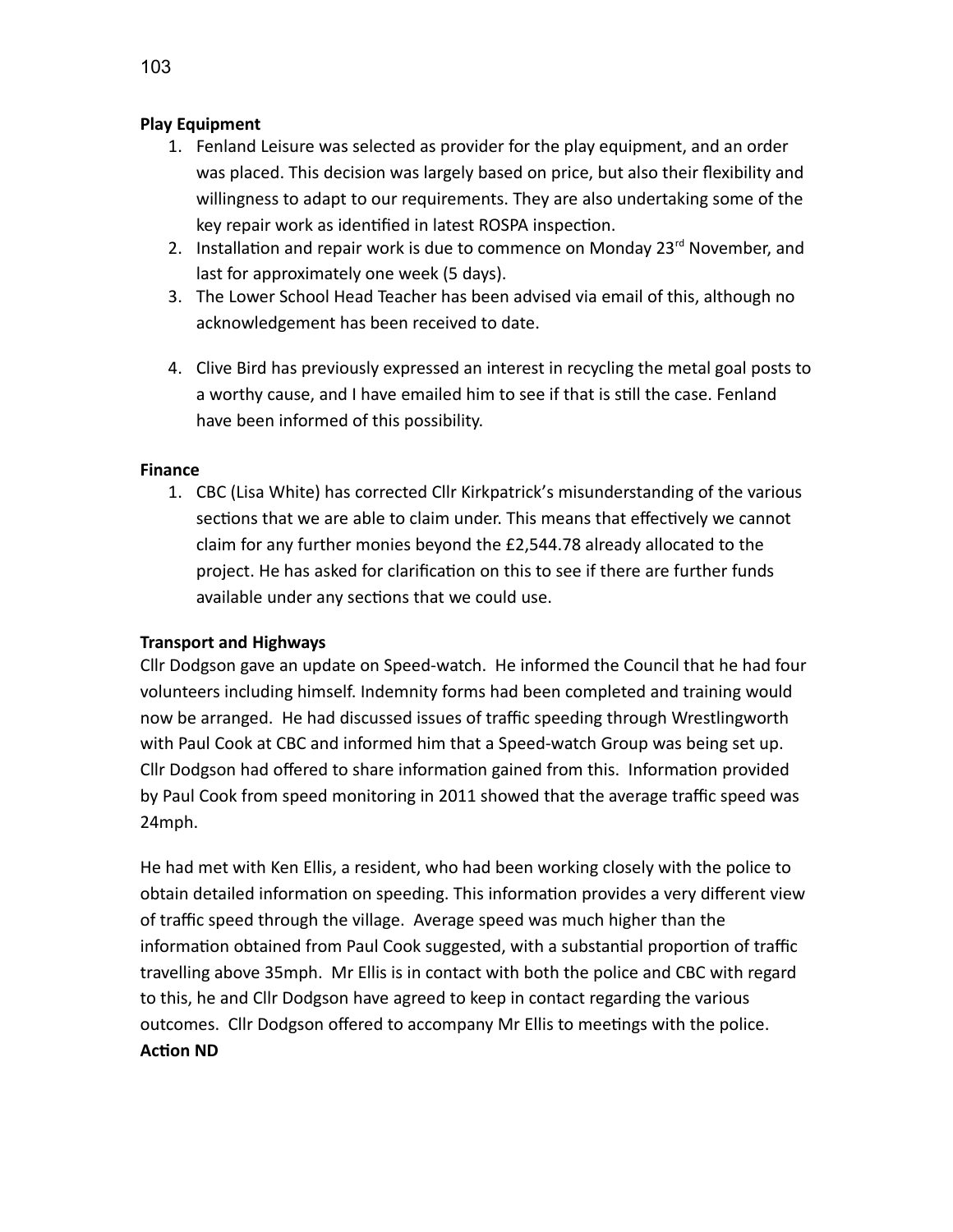Cllr Barratt reported that he had obtained some information about parish council owned mobile speed recorders in Suffolk. The cost of these was approximately £3,000. It was felt that this was something the council might consider at some point in the future.

#### **Clerk's Report**

Not available

### **Neighbourhood Plan and Steering Group**

Cllr Williams reported that the Steering Group had met once since the last Parish Council Meeting.

She made the Parish Council aware that CBC have had to abandon their development strategy as they had not 'met their duty to co-operate' and although this was challenged in the High Court and a right of appeal was given, they have decided to start again to prepare a local plan. There is a government requirement that this is in place by 2017. So at present they are falling back on the 2009 plan but hope to get a new plan drafted within 12 months. This means that our Neighbourhood Plan Steering Group must keep a close eye on the work that CBC will be drafting for their plan.

It was recommended by CBC that the Wrestlingworth Settlement Envelope was reviewed. This work has been undertaken by members of the Steering Group walking round the village and visually checking the Settlement Envelope map published by CBC in their Local Development Framework Proposals of 2011. A report has been drafted and some minor changes suggested. This will be discussed at the Steering Group's next meeting on 18<sup>th</sup> November.

The need for additional burial/interment of ashes space for Wrestlingworth has been reviewed by St Peter's PCC. Their report, which concludes that there is sufficient space past the end date for the Neighbourhood Plan, will be included as evidence. The graveyard at St John's Cockayne Hatley is open and has sufficient space, so this has not been reviewed.

It has also been recommended that the Wrestlingworth Conservation Area Appraisal which was undertaken by Mid Beds District Council in 1982 was looked at. There is at present some difficulty locating a copy as it is not available on the internet.

The Steering Group was disappointed at the lack of interest both in joining the Group and in taking part in Focus Groups in Wrestlingworth to test policies and other proposals for the Plan. Another way of engaging with the community will now be taken. A newsletter giving an update on the Neighbourhood Plan to date will be delivered to every house in the parish immediately after New Year. This will publicise a Drop-in session to be held at Wrestlingworth Memorial Hall on the morning of Saturday  $16<sup>th</sup>$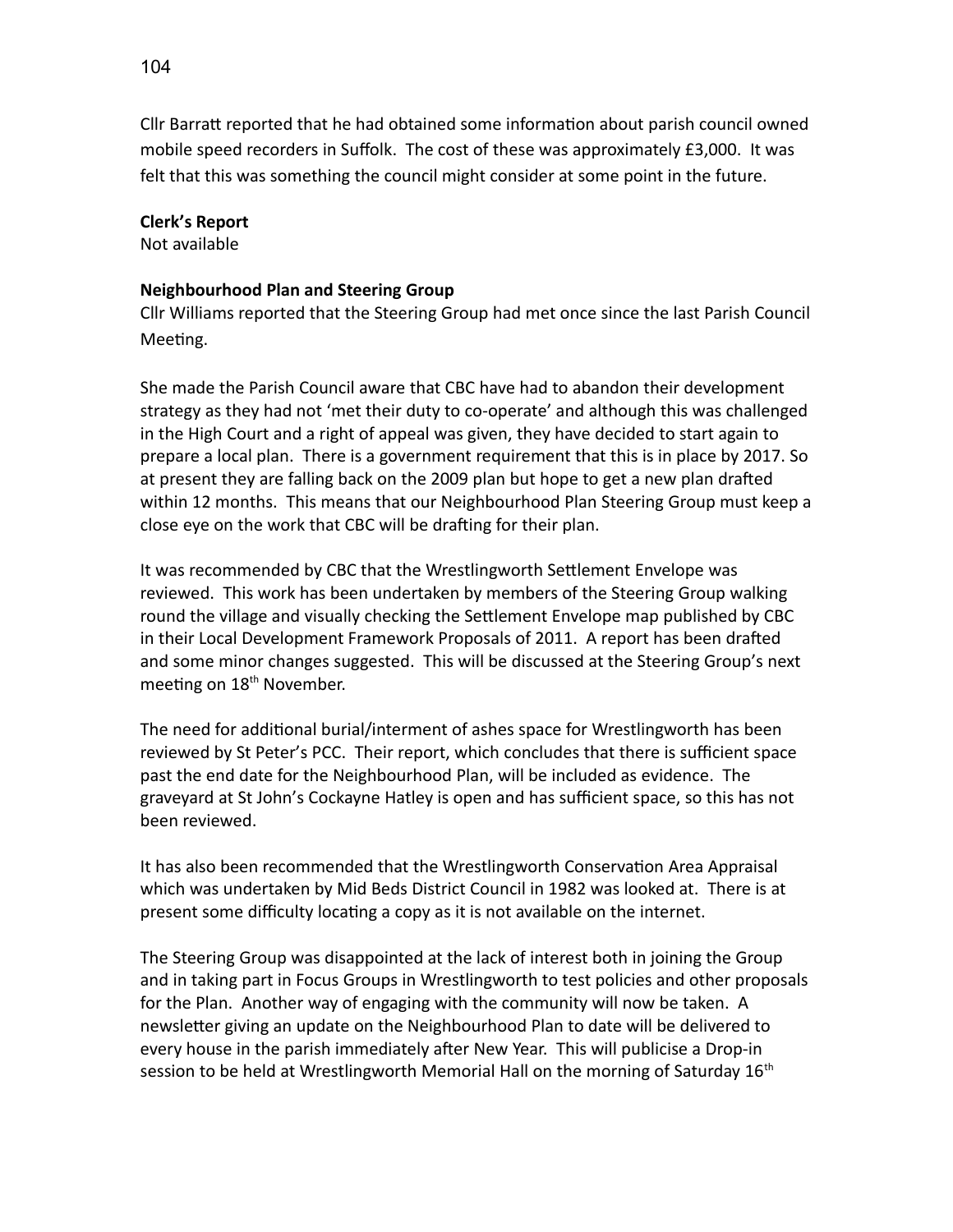January 2016. At this event residents will be able to comment on policy drafts and the review of the Wrestlingworth Settlement Envelope.

A Focus Group has been set up for Cockayne Hatley and is being led by Cllr Dagless. They have met once and are supportive of the initial drafting of the Plan as it affects Cockayne Hatley. They will be meeting again to take forward their discussions.

## **Green Infrastructure Plan**

The final GI Plan map showing priorities identified in the workshops and Drop-in sessions has been received from BRCC. This has been circulated by email to Parish Councillors, the Steering Group and the Walking and Wildlife Group Committee. The full GI Plan should be with us by Christmas. Once this is received the intention is to call a meeting of Parish Councillors, Steering Group members and members of the Wildlife and Walking Group Committee so that the action plan in the report can be taken forward. The map will then be posted on the Parish Council and PWWG websites. Information received to date will enable the Steering Group to begin the draft of environmental aspects of the Neighbourhood Plan.

## **Planning**

Cllr Whale agreed to check on the response date for a retrospective application relating to Church Farm Wrestlingworth and he and Cllr Turner would action this.

A tree situated in the no-man's-land near the play area and needed cutting back was discussed. Cllr Barratt suggested that the cost should be shared between the householder affected, the PCC and the Parish Council. **Action RB**

## **Finance**

Payments were approved (see appendix A) with the exception of Countrywide Grounds Maintenance, whose invoice had been made out to Cllr Kirkpatrick personally, another invoice, made to the Parish Council, would be requested. **Action JK**

It was noted that the cost of grass cutting to date this year was higher than the budgeted figure, £8,825 cost, against a budget of £5,500. The Clerk's suggestion of a budget figure for 2016/17 of £10,000 would be discussed at the next meeting.

**Equality Issues** No issues to report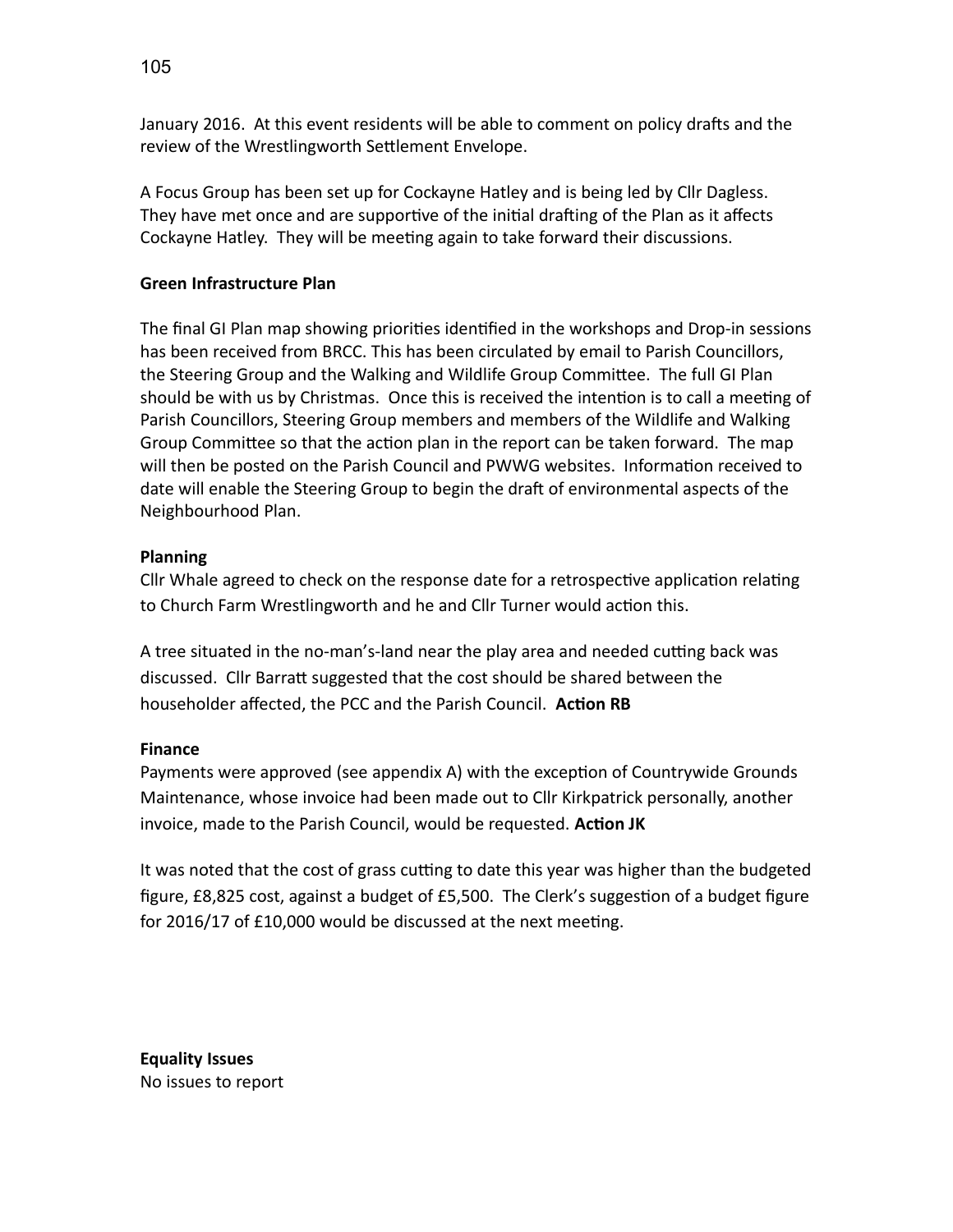### **Correspondence**

Leisure Strategy Parish Schedules – GIS Maps It was agreed that CBC would be asked to include Cockayne Hatley grave yard and Wrestlingworth burial ground and amenity area on the Leisure Strategy parish schedules. **Action CD**

#### Salt Bags

It was agreed that salt bags would not be requested.

#### Rural Match Funding – Highway Schemes

It was agreed that the feasibility of making an application to the Local Transport Plan Rural Match Funding Scheme would be investigated without making any commitment at this stage. The closing date for applications is 22nd February 2016. **Action ND**

#### **Other Business**

Cllr Williams reported that on a recent visit to the County Records Office she had been informed that they did not hold any parish records for Wrestlingworth or Wrestlingworth & Cockayne Hatley since 1970. It was agreed that the Clerk would be asked to try to locate these records from previous clerks/chairmen. It was usually only minutes that were filed with the County Records Office, unless the parish held any documents of significance. **Action CD**

Cllr Barratt said that he would like the grass cutting contractor to quote for the inclusion of the recently cleared area at the junction of the High Street and Tadlow Road next year. **Action CD**

There being no further business, the meeting closed at 9.20pm.

The next meeting would be on Monday  $18<sup>th</sup>$  January at 7.30pm at Wrestlingworth Memorial Hall

#### **Appendix A**

The following accounts are to be paid and I need to request the council's endorsement.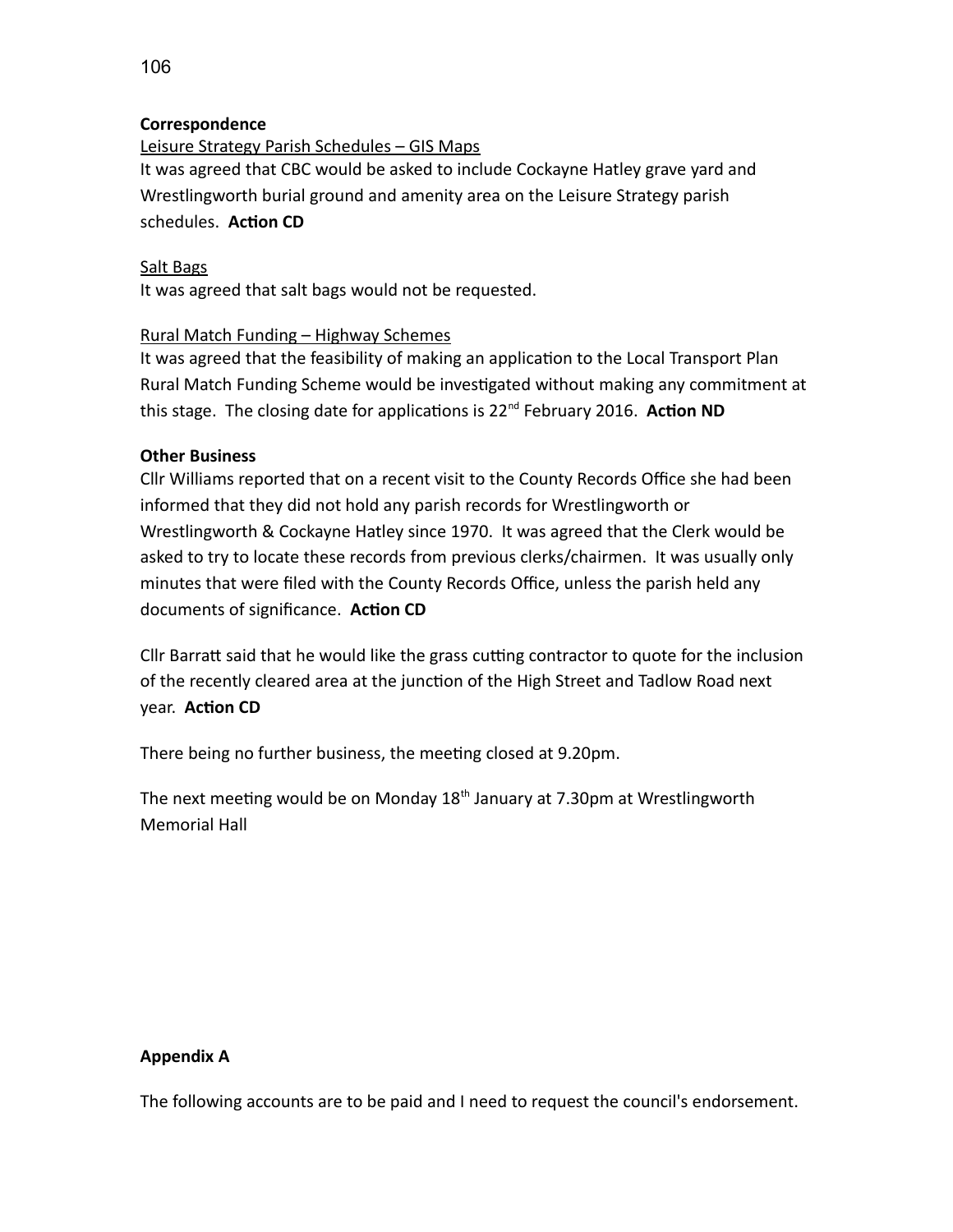| Oct & Nov   | E-on Electricity supply D/Debit                                                          |        | 230.46  |
|-------------|------------------------------------------------------------------------------------------|--------|---------|
| October     | Clerk's Salary D/Debit                                                                   |        | 352.17  |
| October     | D J Granger - Grass cutting Contractors                                                  |        | 629.10  |
| November    | SLCC membership fee                                                                      |        | 103.00  |
| October     | C Dear - Salary Neighbourhood Plan Minute<br>taking $21^{st}$ Oct 2015 (3 hours @ £8.83) |        | 26.49   |
| July - Sept | Terry Seymour - Electrical maintenance                                                   |        | 64.50   |
| Oct & Nov   | C Dear – Clerk's expenses                                                                |        | 38.15   |
| October     | Wrestlingworth Memorial Hall - Hall hire                                                 |        | 34.00   |
| October     | Central Bedfordshire Council - Grass cutting<br>contribution                             | 352.51 |         |
| September   | Countrywide Grounds Maintenance - prepare<br>grass and grounds for play area             |        | 1086.00 |
| October     | Countrywide Grounds Maintenance – fence and<br>gate for children's play area             |        | 2142.00 |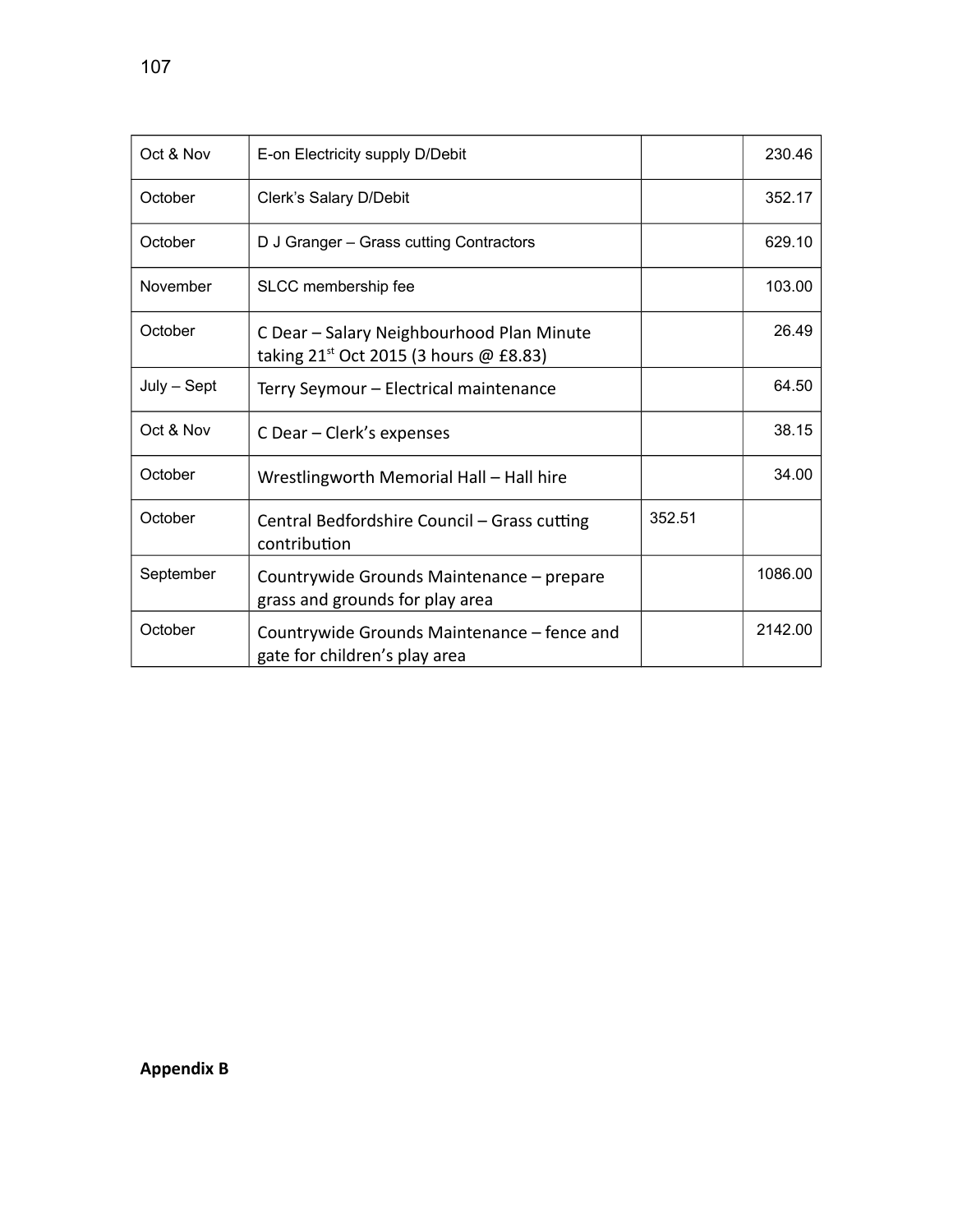## **WRESTLINGWORTH & COCKAYNE HATLEY PARISH COUNCIL**

# **FINANCIAL STATEMENT AT 30 September 2015**

|                                    |              | 2015/16         |               | 2014/15       | 2013/14       |
|------------------------------------|--------------|-----------------|---------------|---------------|---------------|
|                                    | Year to date | <b>Variance</b> | <b>Budget</b> | <b>Actual</b> | <b>Actual</b> |
| Income                             |              |                 |               |               |               |
| Precept                            | 18944        | 56              | 19000         | 19000         | 21122         |
| Interest                           | 18           | $\overline{2}$  | 20            | 28            | 26            |
| <b>Grass Cutting Contribution</b>  | 353          | $-1$            | 352           | 353           | 352           |
| VAT refund                         | 495          | 505             | 1000          | 1889          | 581           |
| Total Income                       | 19810        | 562             | 20372         | 21270         | 22081         |
| <b>Expenses</b>                    |              |                 |               |               |               |
| <b>Accountants fees</b>            | 220          | 50              | 270           | 281           | 120           |
| <b>Affiliation Fees</b>            | 159          | 141             | 300           | 270           | 258           |
| Allotment lease and set up         |              | 2500            | 2500          |               |               |
| Amenity Field lease                |              | 120             | 120           | 240           |               |
| <b>British Legion</b>              |              | 25              | 25            | 25            | 30            |
| <b>Brook Maintenance Fund</b>      |              | 10000           | 10000         |               |               |
| <b>Church Clock Maintenance</b>    | 285          | -5              | 280           | 266           | 259           |
| Churchyard Maintenance             |              | 2000            | 2000          | 1063          |               |
| Clerk's expenses                   | 174          | 151             | 325           | 312           | 288           |
| Clerk's salary                     | 2424         | 1806            | 4230          | 3151          | 2463          |
| Defibrillator set up &maint.       |              | 1500            | 1500          |               |               |
| Election expenses                  | 65           | 310             | 375           |               |               |
| Electricity - lighting             | 749          | 671             | 1420          | 1023          | 1023          |
| Electricity/lighting - maintenance | 279          | 121             | 400           | 269           | 258           |
| <b>General Maintenance</b>         | 75           | 25              | 100           | 42            |               |
| Grants (see below)                 | 2885         | $-885$          | 2000          | 750           | 3350          |
| Grass and Hedge cutting            | 8196         | $-2696$         | 5500          | 5354          | 3468          |
| Insurance                          | 719          | $-19$           | 700           | 697           | 1430          |
| <b>Memorial Hall Hire</b>          | 90           | 30              | 120           | 114           | 122           |
| Millenium Garden                   |              | 100             | 100           | 18            |               |
| Neighbourhood Plan                 | 52           | 1948            | 2000          | 246           |               |
| Notice Board                       |              | 0               | $\pmb{0}$     | 2283          |               |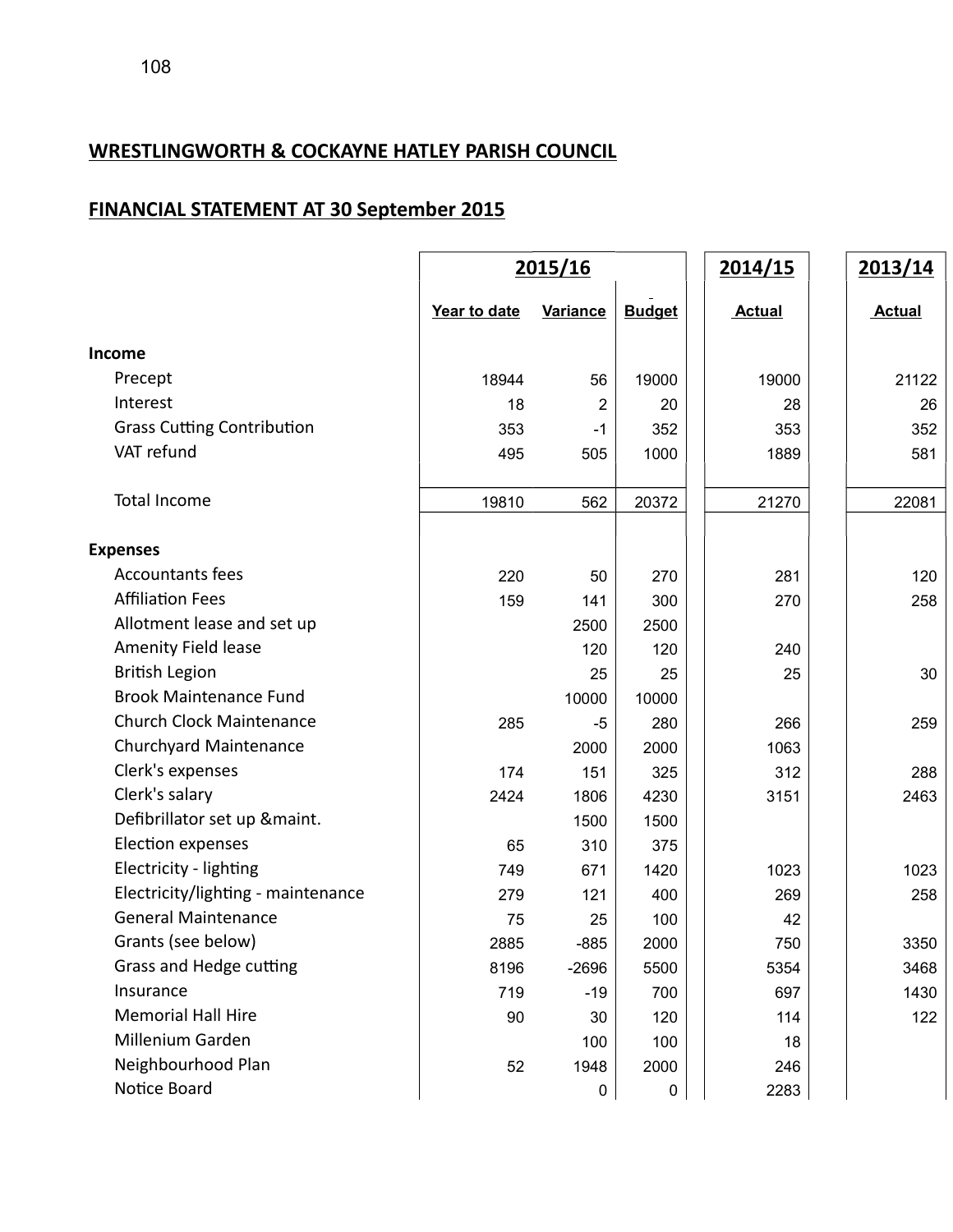| Parish Tidy Up                       | 456   | $-144$   | 312      | 312   | 312   |
|--------------------------------------|-------|----------|----------|-------|-------|
| Playground Maintenance               | 345   | 9655     | 10000    | 114   | 114   |
| Playing field lease                  | 120   | 240      | 360      |       | 1080  |
| Training expenses                    | 20    | 480      | 500      | 90    |       |
| <b>War Memorial</b>                  | 510   | $-85$    | 425      |       |       |
| Web site                             | 84    | 500      | 500      | 100   | 130   |
| <b>Total Expenses</b>                | 17907 | 28539    | 46362    | 17020 | 14705 |
| <b>Surplus</b>                       | 1903  | $-27977$ | $-25990$ | 4250  | 7376  |
| <b>RESERVES</b>                      |       |          |          |       |       |
| Bank brought forward                 | 52541 |          | 52541    | 48291 | 40915 |
| (Deficit)/Surplus for period         | 1903  |          | $-25990$ | 4250  | 7376  |
| Bank carried forward                 | 54444 |          | 26551    | 52541 | 48291 |
|                                      |       |          |          |       |       |
| <b>GRANTS PAID IN YEAR</b>           |       |          |          |       |       |
| Village Link                         | 150   |          | 150      | 150   | 600   |
| Wrestlingworth Pre School/PTA        |       |          | 500      | 500   | 500   |
| Wrestlingworth Memorial Hall         | 1635  |          |          |       | 1000  |
| St Johns Church                      | 1000  |          |          |       | 1000  |
| <b>St Peters Church</b>              |       |          |          |       |       |
| Potton Town Council re Gypsy site    |       |          |          |       | 150   |
| <b>Marias Ensemble</b><br><b>TBA</b> | 100   |          | 1350     | 100   | 100   |
|                                      | 2885  |          | 2000     | 750   | 3350  |
|                                      |       |          |          |       |       |

## **IMPORTANT NOTES**

1 It is not anticipated that the provision for the Brook will be spent this year but we need to put monies aside

2 The Playground budget is very provisional and grants will be available

3 Grass cutting varies according to number of cuts and amount of hedge cutting

**Appendix C**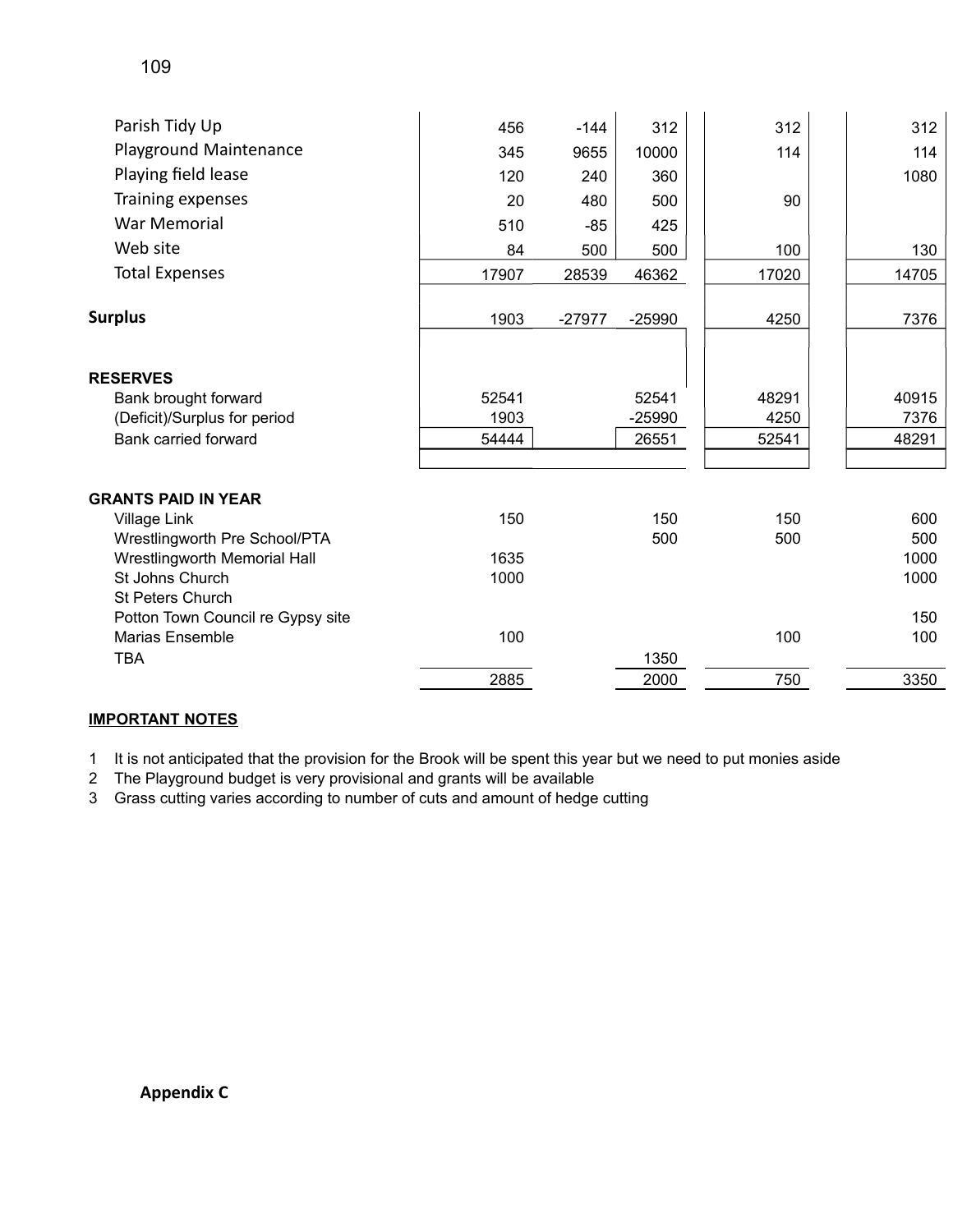## **Wrestlingworth and Cockayne & Hatley – October/November 2015**

## **Crime Type Breakdown in last 12 months**

| <b>Financial Year</b>             | Apr      |                |   |          |    |   |   |   |          | May   Jun   Jul   Aug   Sep   Oct   Nov   Dec   Jan   Feb   Mar   Total   A |  |
|-----------------------------------|----------|----------------|---|----------|----|---|---|---|----------|-----------------------------------------------------------------------------|--|
| Current Financial Year: 2015/2016 |          |                |   |          |    | 0 |   |   |          |                                                                             |  |
| Financial Year: 2014/2015         | 6        | 2              |   | 0        | 0  |   |   |   |          | 17                                                                          |  |
| Financial Year: 2013/2014         |          |                |   |          | 0  |   | 0 | 0 |          | 11                                                                          |  |
| Financial Year: 2012/2013         |          | 0              |   | 0        |    |   | 0 | 3 | 0        | 11                                                                          |  |
| Financial Year: 2011/2012         |          |                |   | 3        | ר  | 4 | 4 | ∍ |          | 30                                                                          |  |
| Financial Year: 2010/2011         |          | 3              | 3 | $\Omega$ | 3. |   | 0 |   |          | 17                                                                          |  |
| Financial Year: 2009/2010         |          | 0              | ר |          | ר  |   | ∍ | 6 |          | 24                                                                          |  |
| Financial Year: 2008/2009         |          | $\overline{2}$ |   |          | ר  | 3 |   | 0 | $\Omega$ | 15                                                                          |  |
| Financial Year: 2007/2008         |          | 4              |   |          | 4  | 4 | 3 | 0 | 0        | 23                                                                          |  |
| Financial Year: 2006/2007         |          |                |   | $\Omega$ |    |   | ∍ | 0 |          | 14                                                                          |  |
| Financial Year: 2005/2006         | $\Omega$ |                |   |          | ٦  |   |   |   |          | 18                                                                          |  |

## **Long term trend for each of the following offences**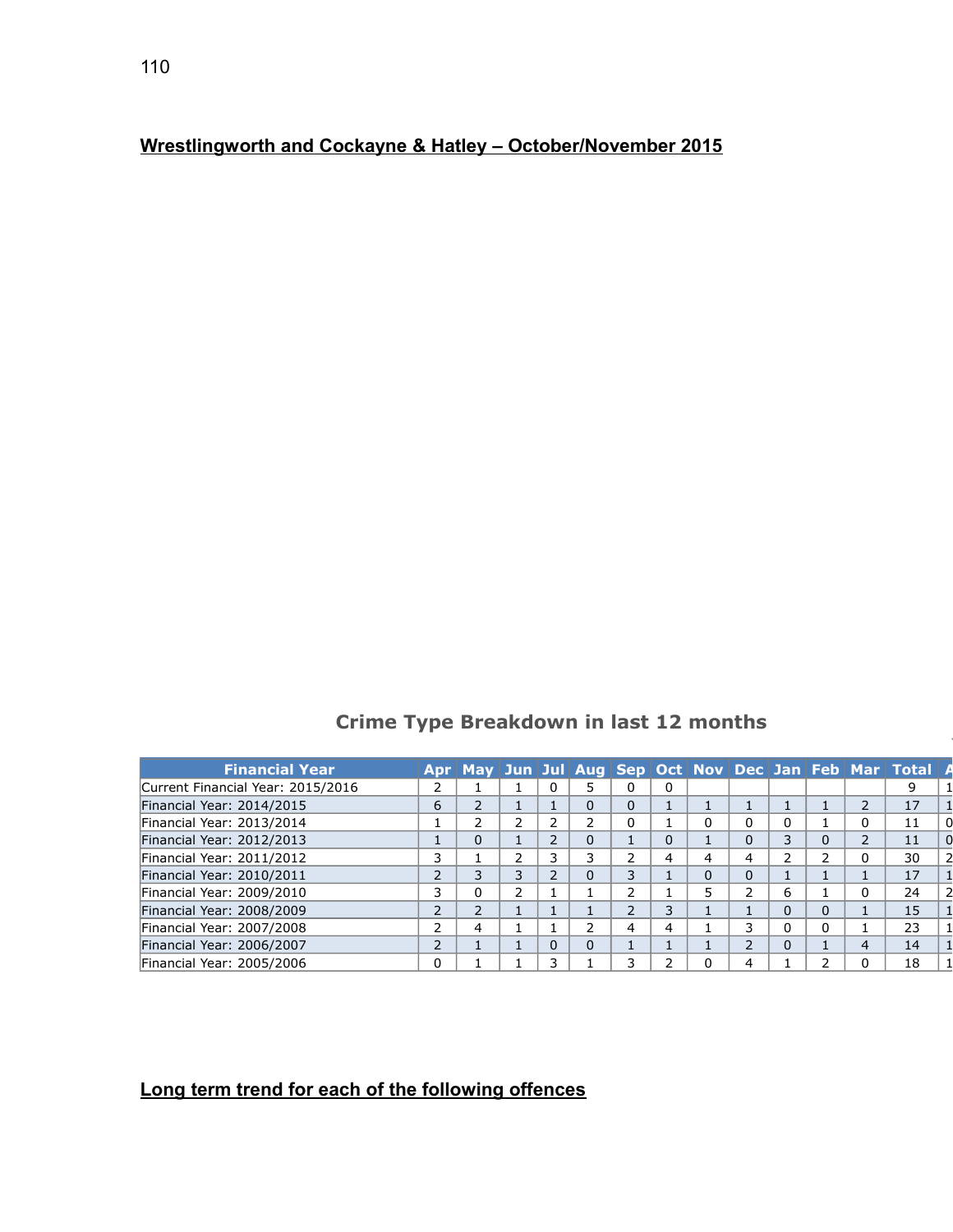## **Burglary other**

| <b>Financial Year</b>             |          |          |          |              |          |          |          |          |          |   |          | Apr May Jun Jul Aug Sep Oct Nov Dec Jan Feb Mar Total Avg |      |
|-----------------------------------|----------|----------|----------|--------------|----------|----------|----------|----------|----------|---|----------|-----------------------------------------------------------|------|
| Current Financial Year: 2015/2016 | 2        |          |          |              |          | 0        | 0        |          |          |   |          | 4                                                         | 0.57 |
| Financial Year: 2014/2015         | 0        | 0        |          | 0            | 0        | 0        | 0        |          | 0        | 0 | $\Omega$ | 2                                                         | 0.17 |
| Financial Year: 2013/2014         | 1        | 0        | 0        |              | 0        | 0        |          | 0        | 0        | 0 | $\Omega$ | 2                                                         | 0.17 |
| Financial Year: 2012/2013         | $\Omega$ | $\Omega$ | $\Omega$ | $\Omega$     | 0        | $\Omega$ | 0        | $\Omega$ | $\Omega$ | 0 | $\Omega$ |                                                           |      |
| Financial Year: 2011/2012         | 1        | 0        | 0        | 0            | 0        | 2        |          |          | 0        |   | $\Omega$ | 6                                                         | 0.50 |
| Financial Year: 2010/2011         |          |          | 2        | 0            | $\Omega$ | $\Omega$ |          | 0        | $\Omega$ | 0 | $\Omega$ | 5                                                         | 0.42 |
| Financial Year: 2009/2010         | 0        | 0        |          | 0            | 0        | 0        |          | 3        | 0        | 0 | $\Omega$ | 5                                                         | 0.42 |
| Financial Year: 2008/2009         | $\Omega$ | $\Omega$ |          | $\Omega$     | $\Omega$ | $\Omega$ |          | $\Omega$ | $\Omega$ | 0 | $\Omega$ | $\overline{\phantom{a}}$                                  | 0.17 |
| Financial Year: 2007/2008         | 0        | 0        | $\Omega$ | 0            | 0        |          | 0        | $\Omega$ | 0        | 0 | $\Omega$ |                                                           | 0.08 |
| Financial Year: 2006/2007         | $\Omega$ | $\Omega$ | $\Omega$ | <sup>0</sup> | $\Omega$ | $\Omega$ | $\Omega$ | $\Omega$ | $\Omega$ | U | $\Omega$ |                                                           |      |
| Financial Year: 2005/2006         | 0        | o        | 0        |              | 0        | 0        |          | 0        |          | ი | $\Omega$ | 3                                                         | 0.25 |

# Burglary non dwelling

| <b>Financial Year</b>             |          |               |          |              |          |               |   |          |          |          |          | Apr May Jun Jul Aug Sep Oct Nov Dec Jan Feb Mar Total Avg |      |
|-----------------------------------|----------|---------------|----------|--------------|----------|---------------|---|----------|----------|----------|----------|-----------------------------------------------------------|------|
| Current Financial Year: 2015/2016 | 0        | 0             | 0        | $\mathbf{0}$ | n        | ი             | 0 |          |          |          |          |                                                           |      |
| Financial Year: 2014/2015         | 2        |               | 0        |              | 0        | 0             | n | $\Omega$ | 0        | $\Omega$ |          | 6                                                         | 0.50 |
| Financial Year: 2013/2014         | 0        | o             | 0        | 0            | 0        | 0             |   | 0        | 0        | o        | 0        |                                                           |      |
| Financial Year: 2012/2013         | 0        | 0             | 0        | $\Omega$     | $\Omega$ | 0             | 0 |          | $\Omega$ | 0        | 0        |                                                           | 0.08 |
| Financial Year: 2011/2012         | 0        | 0             | 0        | 0            | 0        | 0             |   |          | 0        |          | 0        | 3                                                         | 0.25 |
| Financial Year: 2010/2011         | 0        | 0             | 0        | $\Omega$     | $\Omega$ | 0             | 0 | $\Omega$ | 0        | 0        | 0        |                                                           | 0.08 |
| Financial Year: 2009/2010         | Ŧ.       | 0             | 0        | O            | $\Omega$ | 0             |   | $\Omega$ | 0        |          | $\Omega$ | 2                                                         | 0.17 |
| Financial Year: 2008/2009         | Ŧ.       | $\mathcal{P}$ | $\Omega$ | $\Omega$     |          | 2             | 0 | Ŧ.       |          | 0        | $\Omega$ | 8                                                         | 0.67 |
| Financial Year: 2007/2008         | Ŧ.       | $\mathcal{P}$ | 0        | O            | 0        | $\mathcal{P}$ |   | $\Omega$ | 0        | 0        | 0        | 5                                                         | 0.42 |
| Financial Year: 2006/2007         | $\Omega$ |               | 0        | 0            | $\Omega$ | 0             | 0 |          | 0        | 0        | 0        | 2                                                         | 0.17 |
| Financial Year: 2005/2006         | $\Omega$ |               | ი        |              | O        |               |   | 0        | o        | ი        | $\Omega$ | 5                                                         | 0.42 |

## Criminal damage

| <b>Financial Year</b>             |          |          |          |          |          |   |          |          |              |          |          |          | Apr May Jun Jul Aug Sep Oct Nov Dec Jan Feb Mar Total Avg |      |
|-----------------------------------|----------|----------|----------|----------|----------|---|----------|----------|--------------|----------|----------|----------|-----------------------------------------------------------|------|
| Current Financial Year: 2015/2016 | 0        | U        | 0        | 0        |          | Ω | 0        |          |              |          |          |          |                                                           | 0.14 |
| Financial Year: 2014/2015         | $\Omega$ | 0        | $\Omega$ | $\Omega$ | $\Omega$ | 0 |          | $\Omega$ | $\Omega$     | $\Omega$ | $\Omega$ | $\Omega$ |                                                           |      |
| Financial Year: 2013/2014         | 0        | 0        | $\Omega$ | 0        | 2        | U |          | 0        | 0            | O        | 0        | 0        | 2                                                         | 0.17 |
| Financial Year: 2012/2013         | $\Omega$ | 0        | $\Omega$ |          | $\Omega$ |   | 0        | $\Omega$ | $\Omega$     |          | O        |          | 4                                                         | 0.33 |
| Financial Year: 2011/2012         |          |          |          | っ        |          | 0 | $\Omega$ |          |              | 0        |          | 0        | 9                                                         | 0.75 |
| Financial Year: 2010/2011         | $\Omega$ |          | $\Omega$ | $\Omega$ | $\Omega$ | 0 | $\Omega$ | $\Omega$ | $\Omega$     | $\Omega$ | $\Omega$ | $\Omega$ |                                                           | 0.08 |
| Financial Year: 2009/2010         |          | $\Omega$ | 0        | 0        | $\Omega$ | 2 |          | 0        | 0            | ว        | 0        | 0        | 5                                                         | 0.42 |
| Financial Year: 2008/2009         | $\Omega$ | $\Omega$ | $\Omega$ | 0        | $\Omega$ | 0 | $\Omega$ | 0        | $\Omega$     | $\Omega$ | $\Omega$ | 0        |                                                           |      |
| Financial Year: 2007/2008         |          |          | 0        | 0        | $\Omega$ |   |          | 0        | $\mathbf{0}$ | 0        | 0        | 0        | 4                                                         | 0.33 |
| Financial Year: 2006/2007         | $\Omega$ | $\Omega$ | $\Omega$ | 0        | $\Omega$ | 0 | $\Omega$ | 0        |              | $\Omega$ | 0        |          | $\overline{2}$                                            | 0.17 |
| Financial Year: 2005/2006         | 0        |          |          |          |          | ი |          | 0        |              |          | 0        | 0        |                                                           | 0.08 |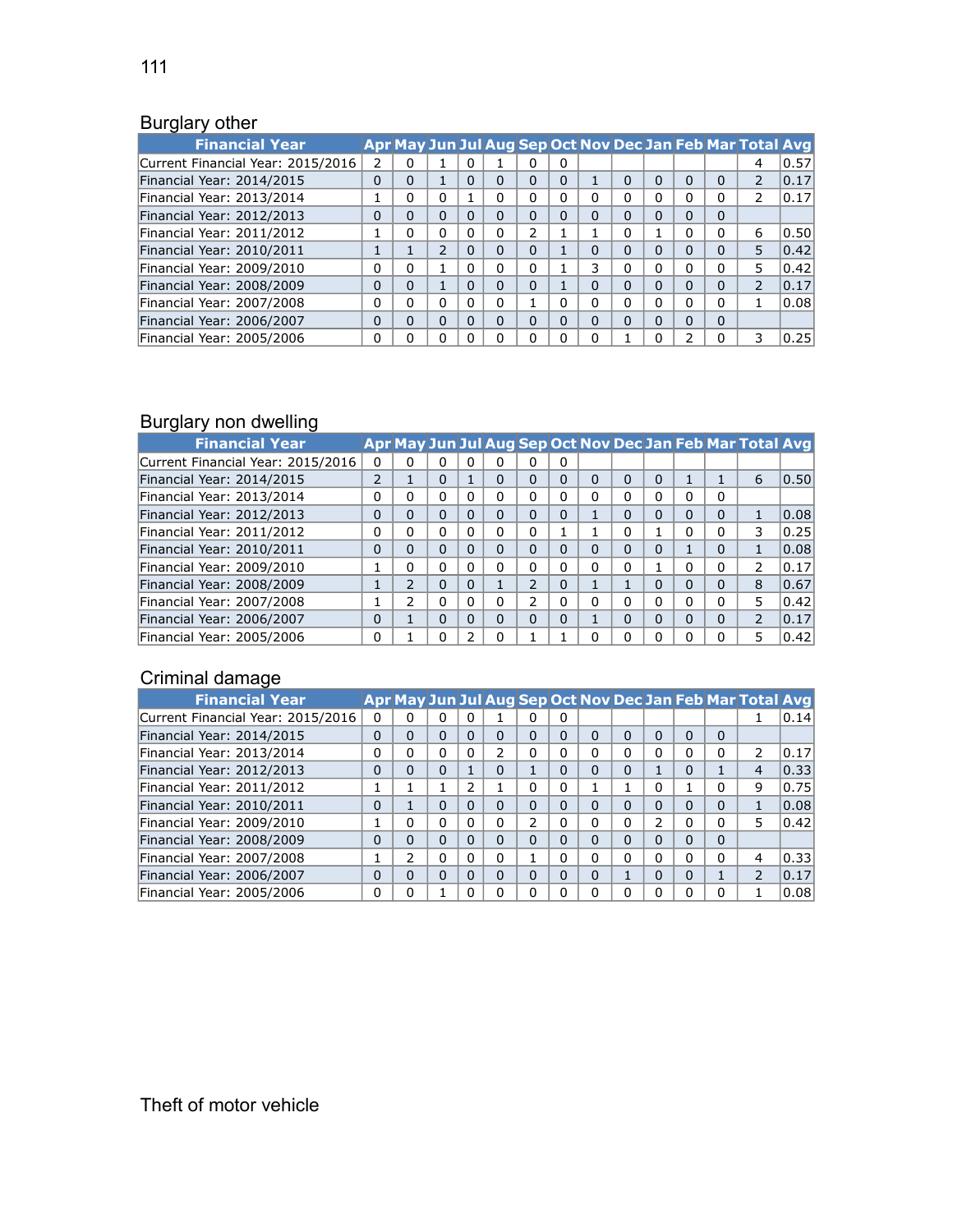| <b>Financial Year</b>             |          |   |          |              |          |          |   |          |          |   |          | Apr May Jun Jul Aug Sep Oct Nov Dec Jan Feb Mar Total Avg |      |
|-----------------------------------|----------|---|----------|--------------|----------|----------|---|----------|----------|---|----------|-----------------------------------------------------------|------|
| Current Financial Year: 2015/2016 | 0        | ი | 0        |              |          | 0        | 0 |          |          |   |          |                                                           | 0.14 |
| Financial Year: 2014/2015         | $\Omega$ | 0 | 0        | 0            | $\Omega$ | $\Omega$ |   | $\Omega$ | $\Omega$ | 0 | $\Omega$ |                                                           | 0.08 |
| Financial Year: 2013/2014         | 0        | 0 | $\Omega$ |              | 0        | 0        |   | 0        | 0        | o | 0        |                                                           |      |
| Financial Year: 2012/2013         | $\Omega$ | 0 | 0        | 0            | $\Omega$ | $\Omega$ | ი | $\Omega$ | $\Omega$ | 0 | $\Omega$ |                                                           |      |
| Financial Year: 2011/2012         | 0        | 0 | 0        |              | 0        | 0        |   | $\Omega$ | 0        | ი | 0        |                                                           | 0.08 |
| Financial Year: 2010/2011         | $\Omega$ | 0 | 0        | 0            | $\Omega$ | $\Omega$ | ი | $\Omega$ | $\Omega$ | 0 | 0        |                                                           |      |
| Financial Year: 2009/2010         | $\Omega$ | 0 | $\Omega$ | 0            | 0        | 0        | n | 0        |          | ი | 0        |                                                           | 0.08 |
| Financial Year: 2008/2009         | $\Omega$ | 0 | $\Omega$ | 0            | $\Omega$ | $\Omega$ |   | $\Omega$ | $\Omega$ | 0 | $\Omega$ |                                                           | 0.08 |
| Financial Year: 2007/2008         | $\Omega$ | 0 | $\Omega$ | 0            | 0        | 0        | n | $\Omega$ | 0        | 0 | $\Omega$ |                                                           |      |
| Financial Year: 2006/2007         | $\Omega$ | 0 | $\Omega$ | <sup>0</sup> | $\Omega$ | $\Omega$ | 0 | $\Omega$ |          | 0 | $\Omega$ | $\overline{\phantom{a}}$                                  | 0.17 |
| Financial Year: 2005/2006         | $\Omega$ | 0 | 0        |              |          |          |   | $\Omega$ | U        | U | $\Omega$ |                                                           | 0.08 |

## Theft from motor vehicle

| <b>Financial Year</b>             |                |          |          |          |          |   |   |                |               |          |          |          | Apr May Jun Jul Aug Sep Oct Nov Dec Jan Feb Mar Total Avg |      |
|-----------------------------------|----------------|----------|----------|----------|----------|---|---|----------------|---------------|----------|----------|----------|-----------------------------------------------------------|------|
| Current Financial Year: 2015/2016 | 0              | 0        | 0        | 0        |          | 0 | 0 |                |               |          |          |          |                                                           | 0.29 |
| Financial Year: 2014/2015         | 2              |          | $\Omega$ | 0        | $\Omega$ | ŋ | 0 | $\Omega$       | $\Omega$      |          | $\Omega$ | $\Omega$ | 4                                                         | 0.33 |
| Financial Year: 2013/2014         | 0              | 0        | 2        | $\Omega$ | 0        | 0 |   | 0              | 0             | 0        | 0        | 0        | 3                                                         | 0.25 |
| Financial Year: 2012/2013         | $\Omega$       | 0        | 0        | 0        | $\Omega$ | ŋ | 0 | $\overline{0}$ | $\Omega$      | $\Omega$ | 0        | $\Omega$ |                                                           |      |
| Financial Year: 2011/2012         |                | 0        | 0        | 0        |          | 0 | U | $\Omega$       | 0             | 0        | 0        | 0        | $\overline{2}$                                            | 0.17 |
| Financial Year: 2010/2011         | 0              |          | $\Omega$ | $\Omega$ | $\Omega$ |   | 0 | $\overline{0}$ | $\Omega$      | $\Omega$ | 0        | 0        | 2                                                         | 0.17 |
| Financial Year: 2009/2010         |                | 0        |          |          |          | 0 | n | $\Omega$       | 0             | 0        | 0        | 0        | 4                                                         | 0.33 |
| Financial Year: 2008/2009         | Ŧ              | $\Omega$ | $\Omega$ | 0        | $\Omega$ | ŋ | 0 | $\overline{0}$ | $\Omega$      | $\Omega$ | 0        | 0        |                                                           | 0.08 |
| Financial Year: 2007/2008         | 0              | 0        | $\Omega$ |          | 0        | 0 | U | $\Omega$       | 0             | 0        | 0        | 0        |                                                           | 0.08 |
| Financial Year: 2006/2007         | $\overline{2}$ | $\Omega$ | $\Omega$ | $\Omega$ | 0        | 0 |   | $\overline{0}$ | 0             | $\Omega$ | 0        | 0        | 3                                                         | 0.25 |
| Financial Year: 2005/2006         | 0              | 0        | $\Omega$ |          | 0        |   |   | $\Omega$       | $\mathcal{P}$ |          |          | 0        | 5                                                         | 0.42 |

|                                | <b>Recorded Crime</b>      |                            |                            | <b>Solved Crimes</b>       |
|--------------------------------|----------------------------|----------------------------|----------------------------|----------------------------|
| <b>Crime Type</b>              | 21/09/14<br>to<br>13/11/14 | 21/09/15<br>to<br>13/11/15 | 21/09/14<br>to<br>13/11/14 | 21/09/15<br>to<br>13/11/15 |
| Violence without Injury        | $\Omega$                   | $\mathcal{P}$              | 0                          | 0                          |
| <b>Burglary Dwelling</b>       |                            | $\Omega$                   | O                          | O                          |
| <b>Burglary - Non Dwelling</b> | $\Omega$                   | $\Omega$                   | ŋ                          | n                          |
| Vehicle Offences               |                            |                            | O                          | ŋ                          |
| <b>Other Theft</b>             | $\Omega$                   |                            | ŋ                          | ŋ                          |
| <b>Criminal Damage</b>         | 0                          | 0                          | $\Omega$                   | 0                          |
| Total                          | 2                          | 4                          |                            |                            |

## **The following crimes have been committed within the time period since your last meeting in September**

**Assault without Injury**

- **06/11/2015 Church Lane** Family related domestic dispute.
- **07/11/2015 Church Lane** Known offender has thrown materials at victim causing minor injury.